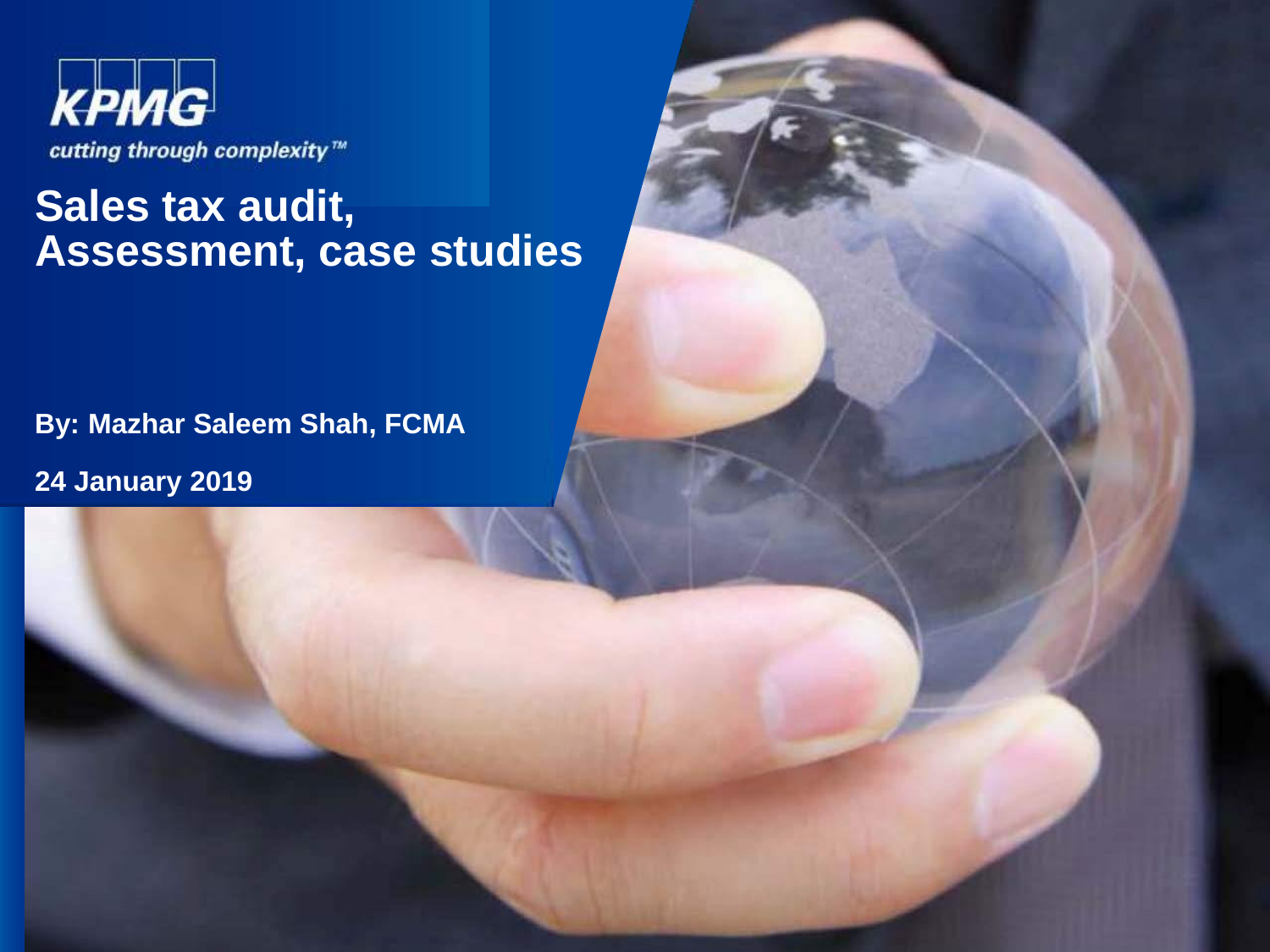#### **Topics to be covered**

- **Sales Tax Audit**
- **Investigation**
- **Assessment of sales tax**
- **Audit observation, Show cause notice, and Order-in-Original**
- **Managing recovery proceedings**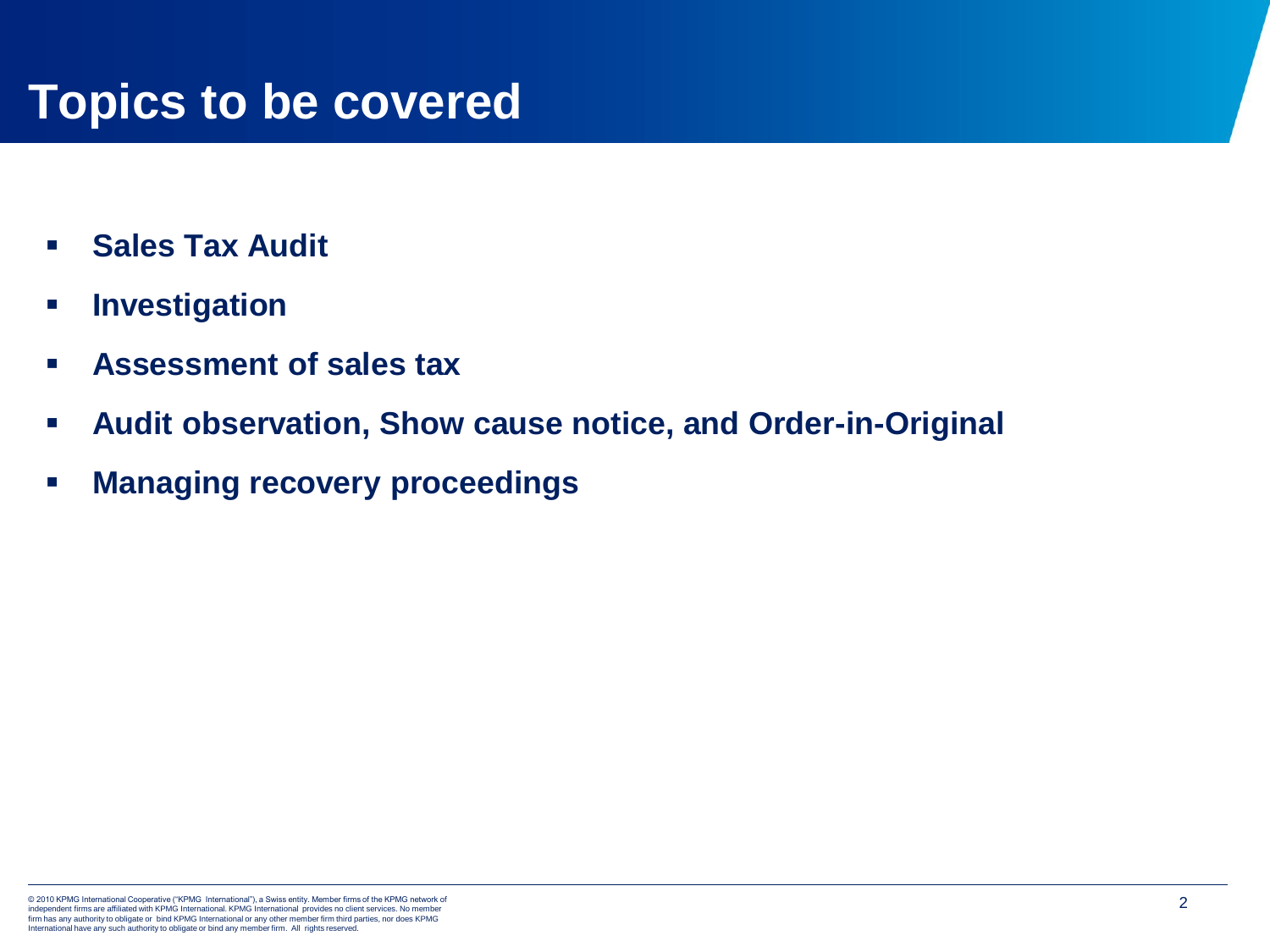

# **Audit and Investigation**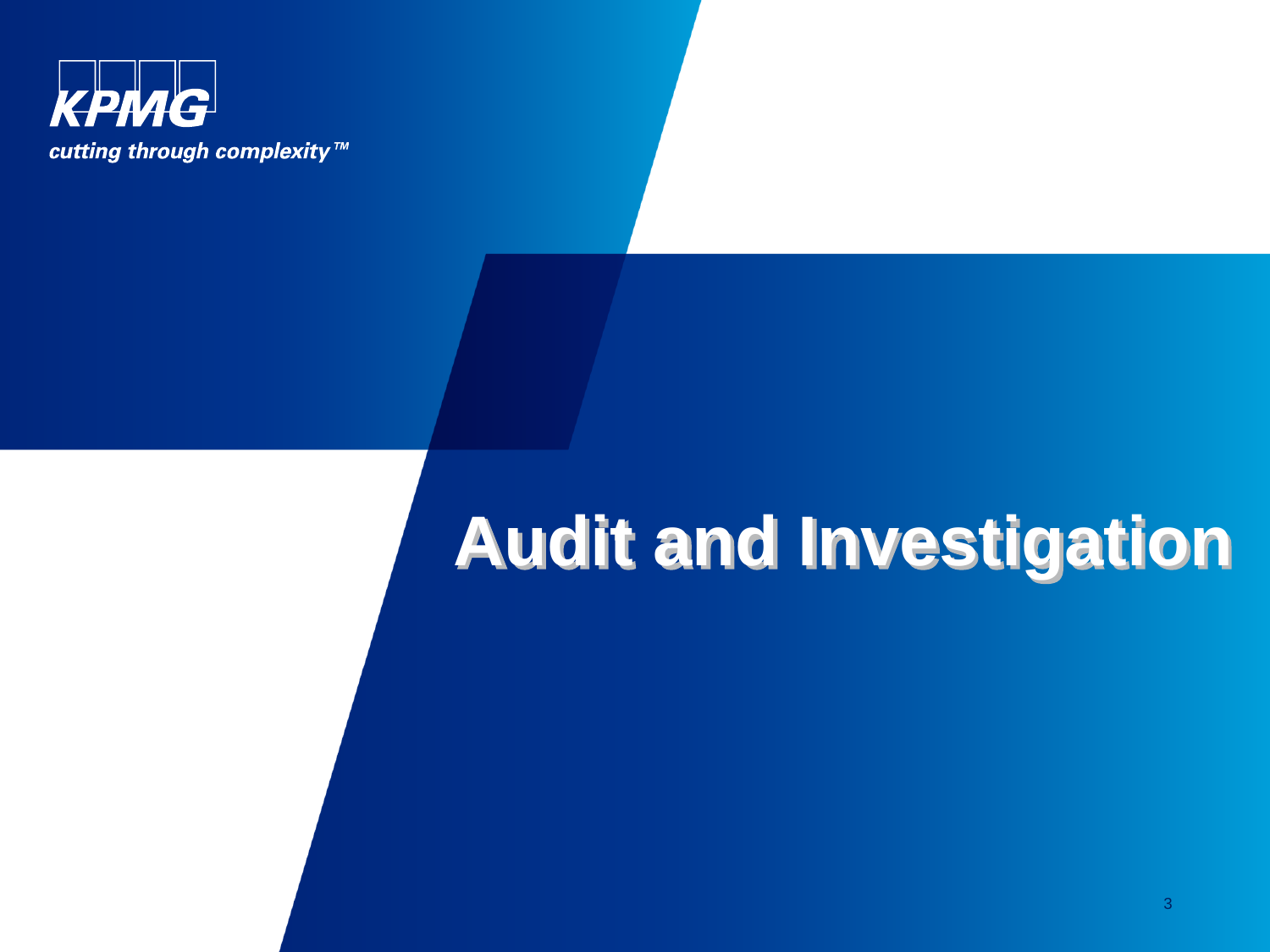#### **Tax Audits**

#### **Authority of Sales Tax Audit**

- Routine/desk audit of records Section 25 of STA
- Pre or Post Refund Audit Chapter-III of Sales Tax Rules, 2006
- Investigation/Enquiry under Section-38 & 38B of STA
- Audit by Special Audit Panels under Section 32A of STA
- Investigation by Directorate General of Intelligence and Investigation-IR [refer] SRO.116(I)/2015, dated 09 February 2015]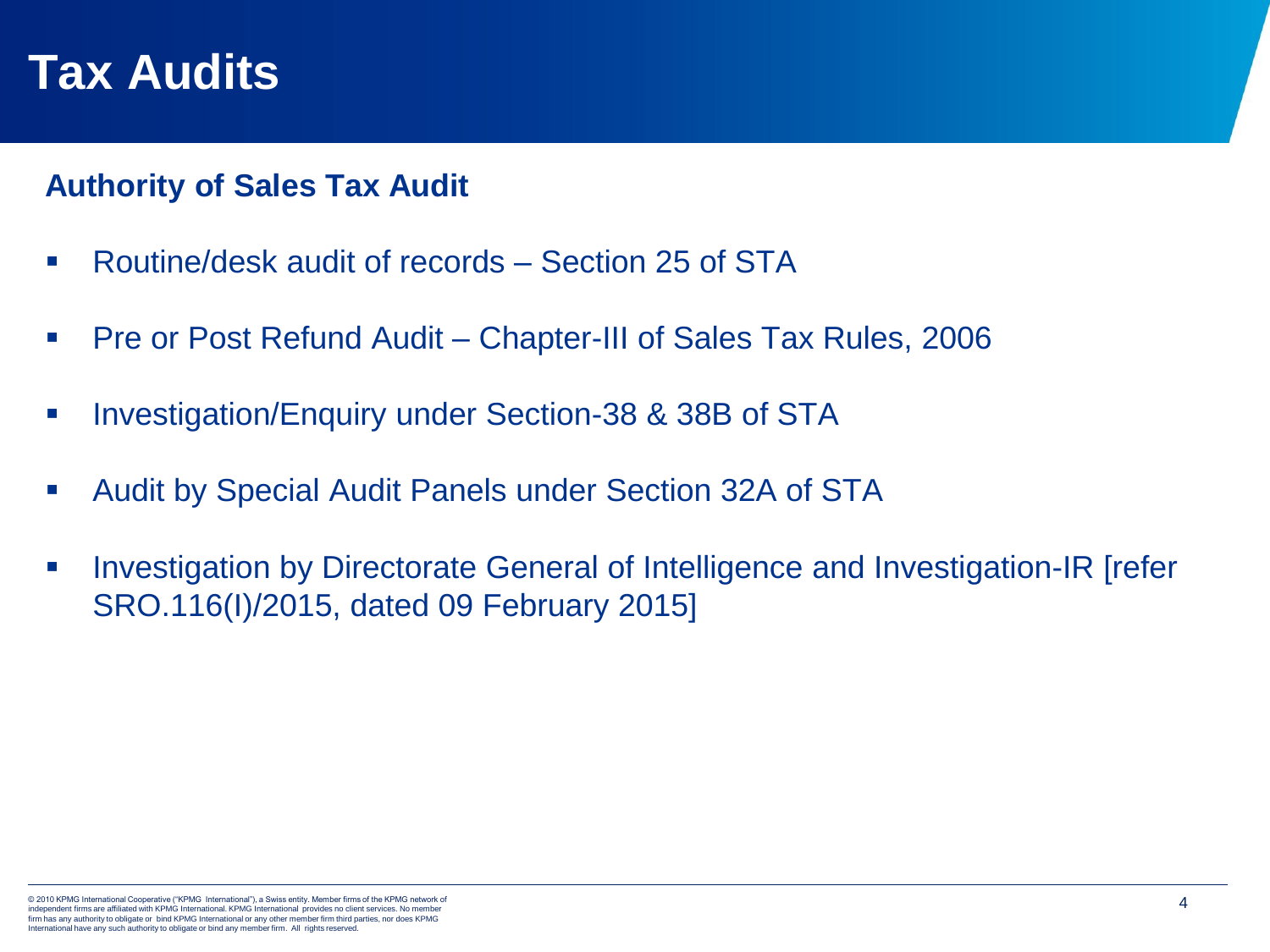## **Tax Audit – Section 25 of STA**

#### **Departmental Audit – Section 25(1)**

- CIR or his authorized Tax Officer can requisition statutory records or access the records / computers.
- On the basis of records, audit can be conducted once in a year.
- Records can be re-audited, if audited previously by Auditor General of Pakistan
- Order to be passed under Section 11 after completion of audit, as per procedure laid down under Para 39 of STGO No. 3 of 2004, dated 12 June 2004.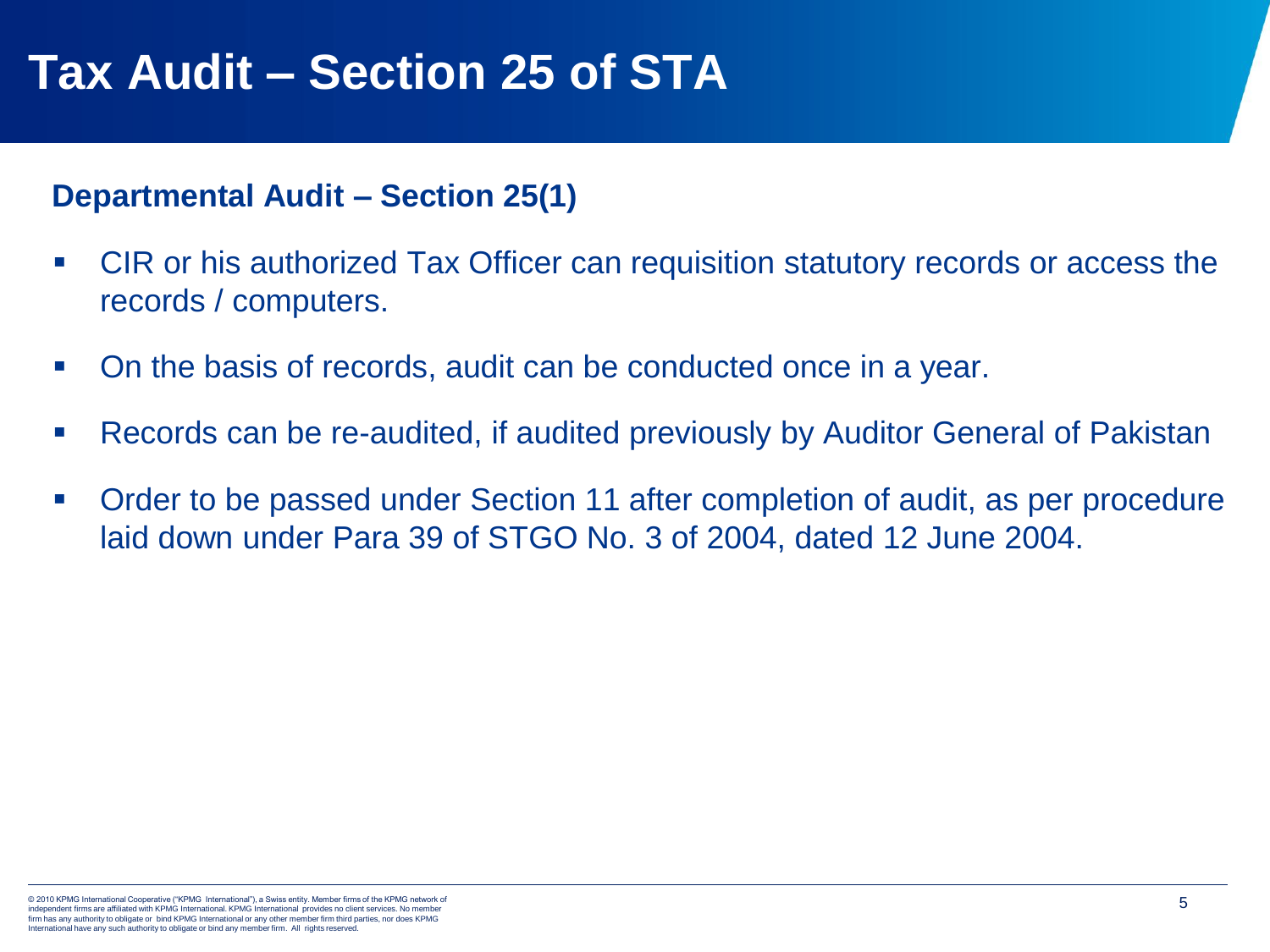## **Tax Audit – Provincial sales tax laws**

#### **Pre-audit desk review**

- **E** Analytical review
- **Trends of input-output ratios, previous results, industry norms, etc.**

#### **Departmental Audit**

- Not necessarily once a year
- On the basis of returns / records
- By an officer not less than Assistant Commissioner
- Criteria of selection prescribed in Audit Rules

**Inquiry / Investigation**

#### **Special Audit**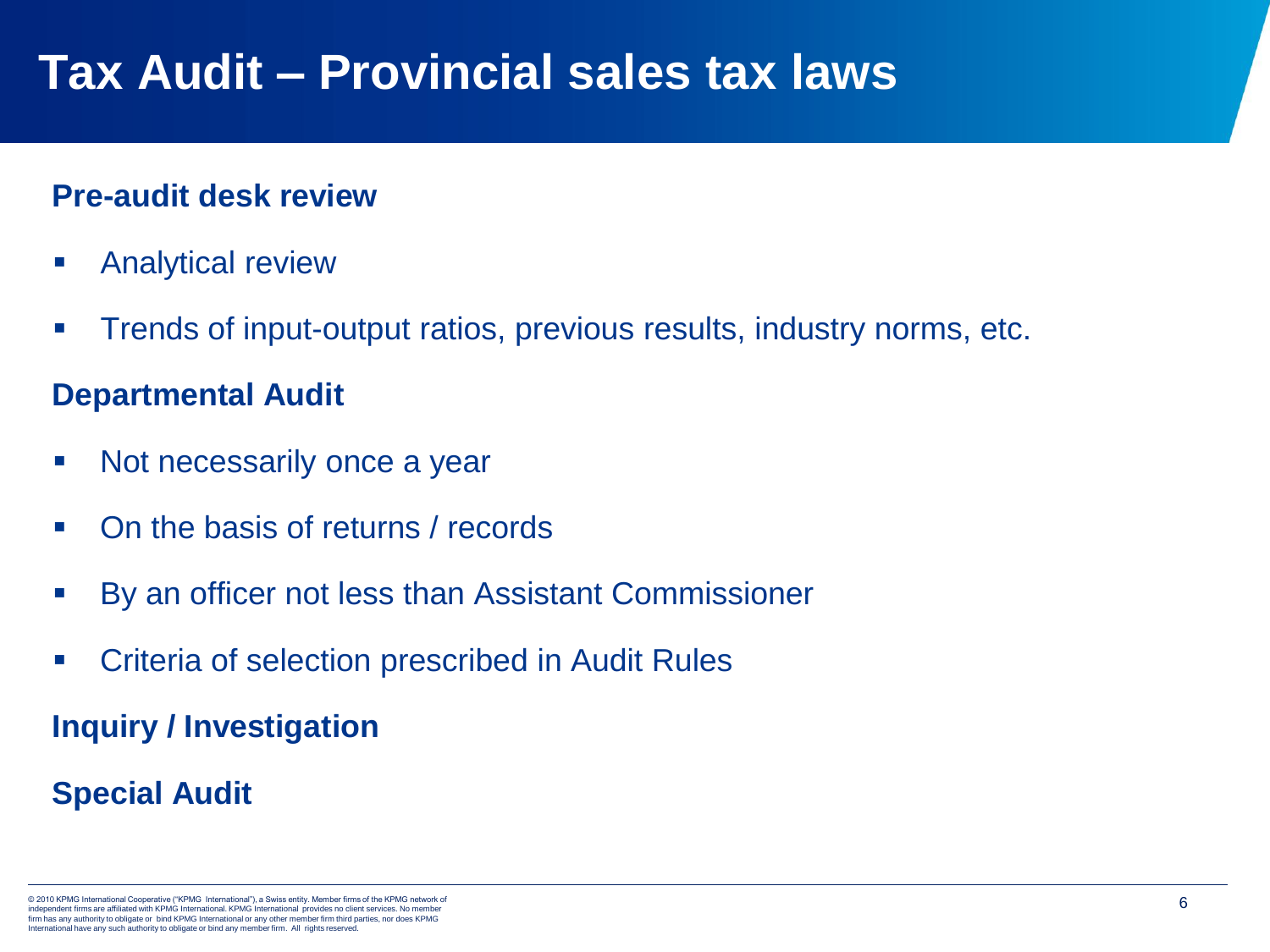## **Tax Audit**

#### *Basis of Departmental Audit [Rule 3 of Audit Rules-PRA]*

- **Irregular or abnormal fluctuations in input tax adjustments including carry** forwards;
- Non or short payments of tax amounts declared on the monthly returns or other declarations;
- **Unusual variations in inventories;**
- Habitual tendency of filing short or misfiled returns;
- Sudden or unexpected downward changes in turnover; and
- Other cogent factor evident from the taxpayer's computer profile over doubts of tax evasion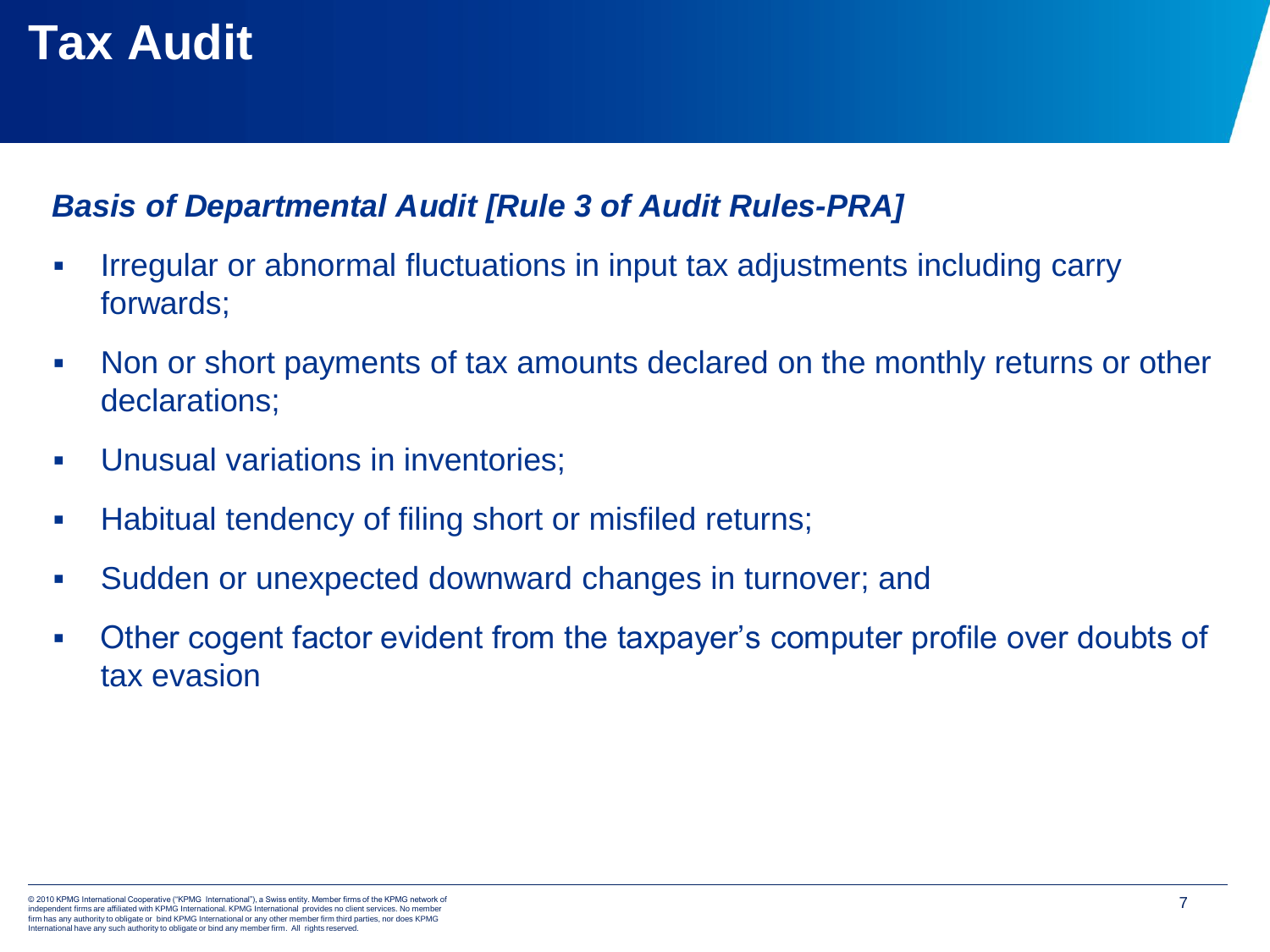### **Tax Audit**

#### **Scope of special audit**

- To determine whether the records, invoices and monthly returns are maintained and issued correctly;
- To determine whether monthly tax returns reflect correctly all taxable services rendered during tax periods;
- To determine whether input tax, output tax, tax adjustments, tax payable or tax refundable are substantiated with the records.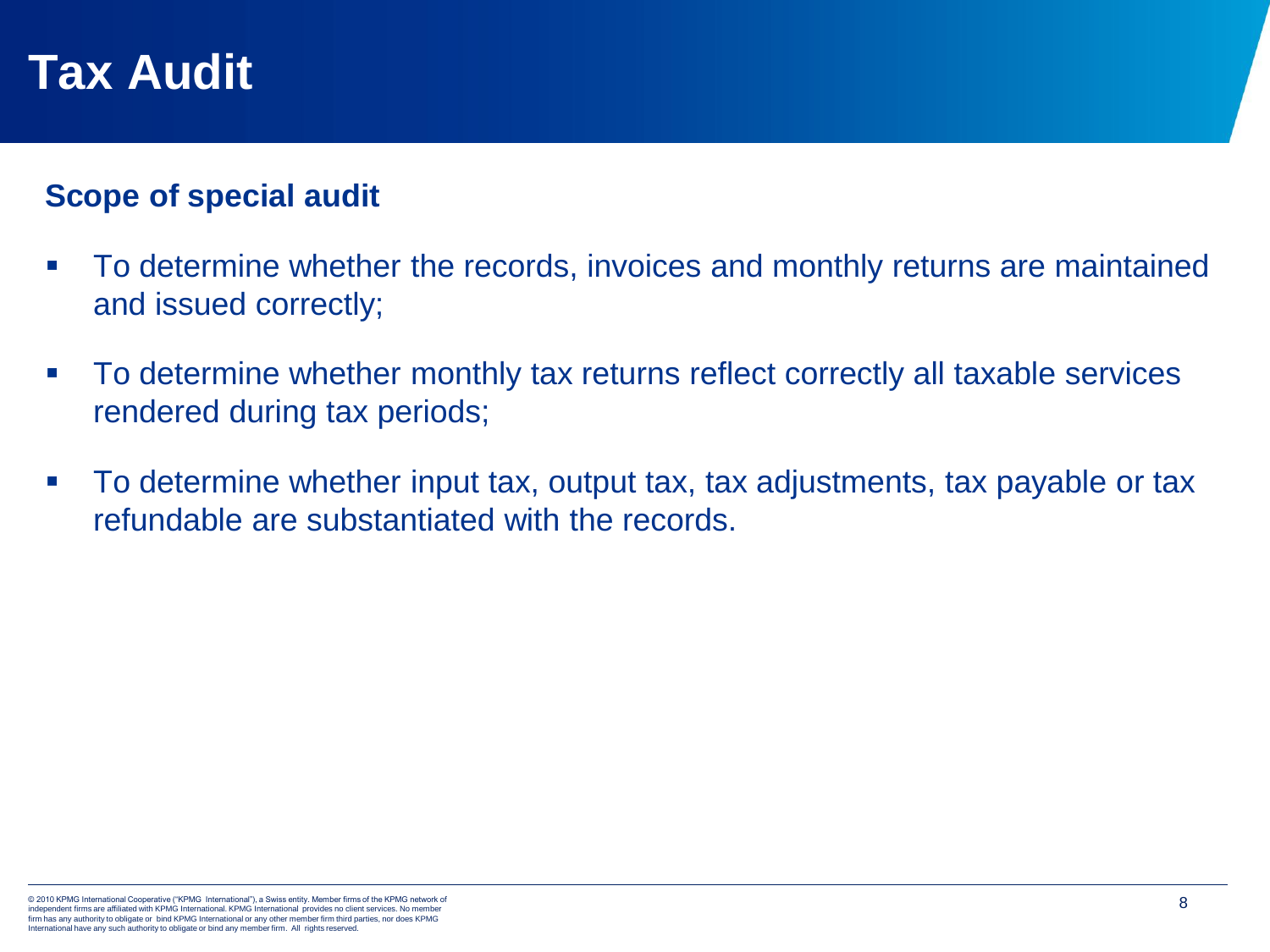- Section 25 itself provides authority of initiating investigation under Section 38 of STA in cases of tax frauds.
- Wide discretion of authorized officer acting on behalf of the Board or Commissioner to access business premises, stocks, records, etc.
- Onus lies on FBR / CIR to prove the tax fraud according to the definition of term 'tax fraud';
- Investigations are generally assigned to DG-I&I offices of FBR.
- Section 38 does not provide authority to adjudicate cases, as such assessment/recovery can be enforced through Section 11 of STA by the concerned LTU/CRTO/RTO.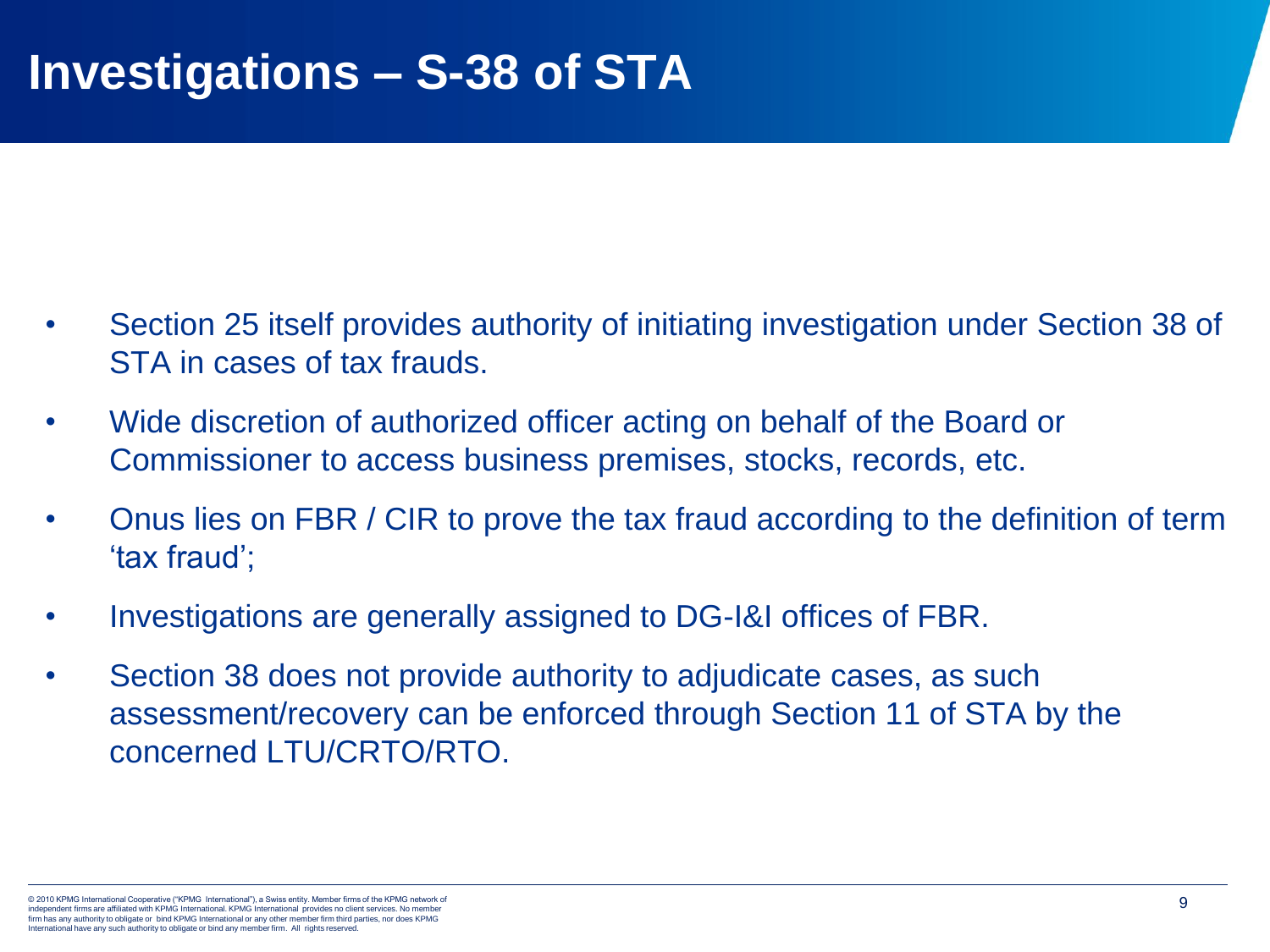#### **Selection of cases for audit by Board – S-72B**

- Board is empowered to select cases for audit on random or parametric basis.
- Section 72B was under litigation where varied interpretations were given by Hon'ble Lahore and Islamabad High Courts. Hon'ble IHC held that Commissioner can exercise his authority independently to initiate audit without selection by the Board.
- Based on decision of LHC, the audit notices for the year 2011 were set aside and specific directions were given to the Board after framing parameters for selection of audit.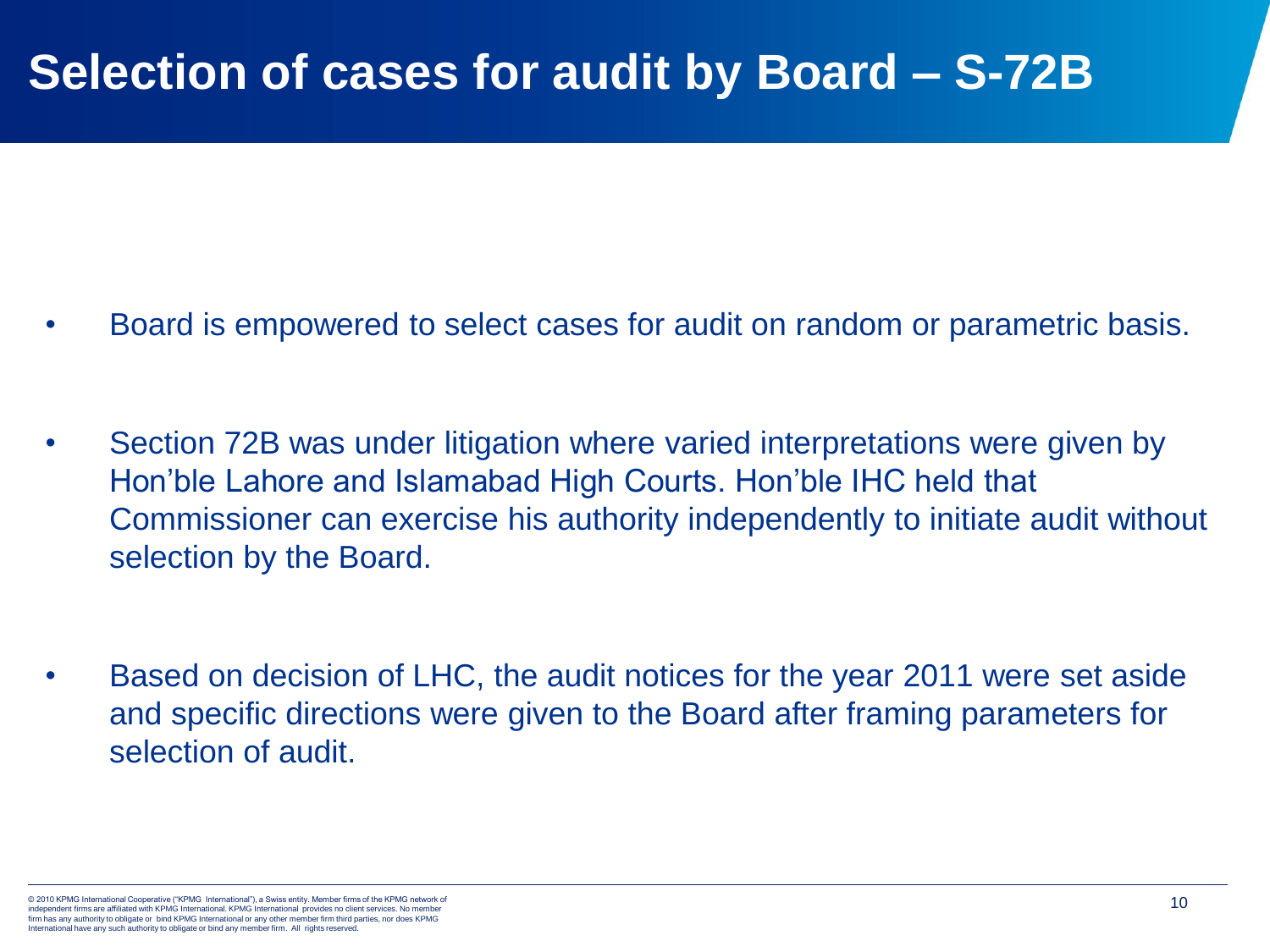

## **Assessment of Sales Tax**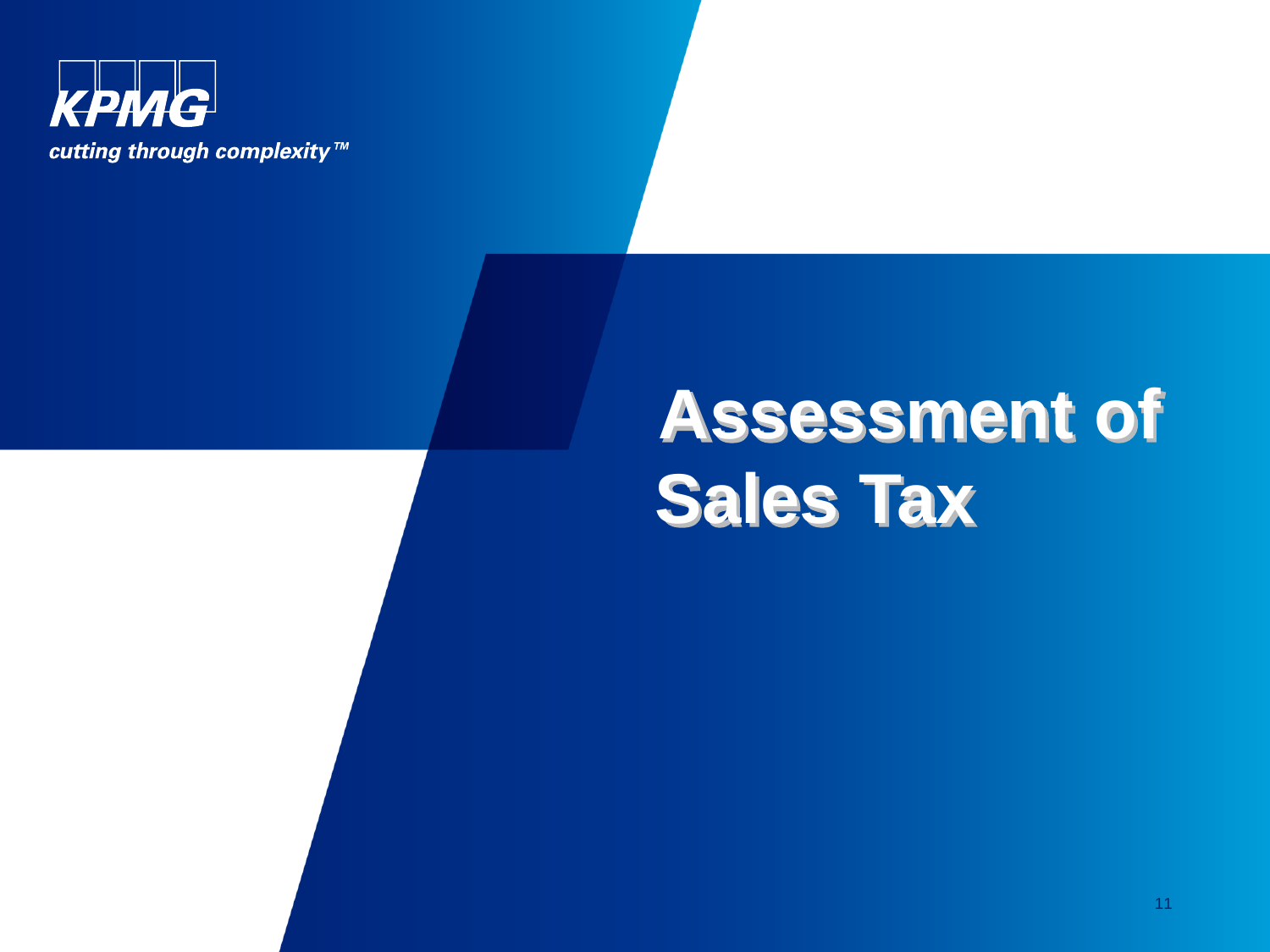### **Assessment of tax and recovery – S-11 of STA**

- Section 36 of STA was omitted vide FA-2012 and merged in S-11.
- Four situations are separately dealt u/s 11 of STA viz-a-viz:
	- $\checkmark$  If return is not filed and short-payment is occurred due to any miscalculation.
	- $\checkmark$  Non-payment or short payment of tax or claim of inadmissible refund for reasons other than miscalculation.
	- ✓ If tax shortfall or claim of inadmissible refund is due to some collusion or deliberate act.
	- $\checkmark$  If tax shortfall or claim of inadmissible is by reason of any inadvertence, error or misconstruction.
	- $\checkmark$  Non-withholding of sales tax (as per Sales Tax Withholding Rules)
- **■** It's difficult for tax officer to distinguish the cases of willful & non-willful evasions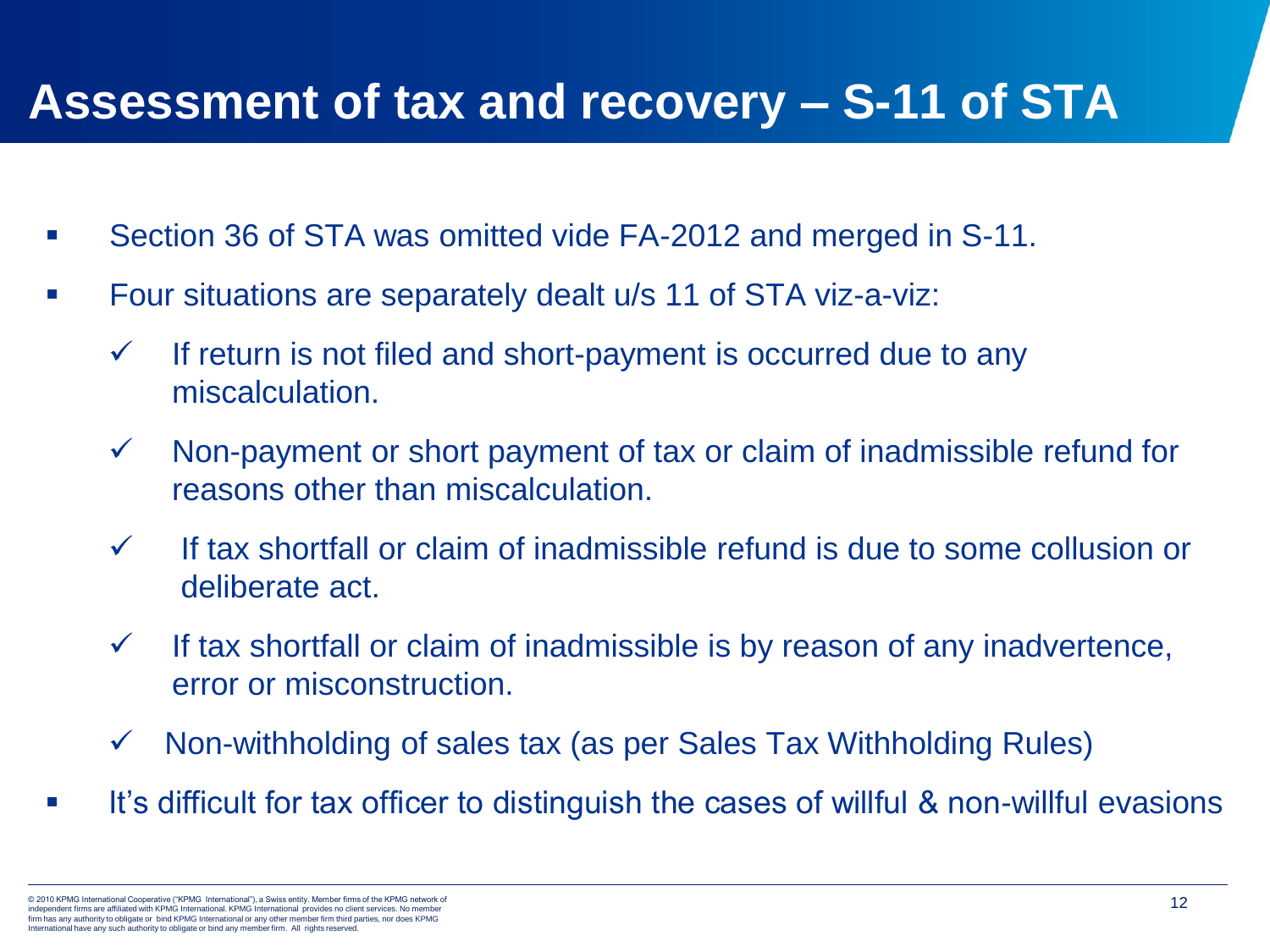#### **Assessment of tax – S-11 of STA**

- Show cause is mandatorily issued within 5 years of relevant date i.e. the time of payment of tax or when the refund was issued.
- Taxpayer must be awarded an opportunity of being heard.
- Order-in-Original must be issued within 120 days, extendable by CIR upto 90 days, excluding the time lapsed due to stay proceedings or ADRC or adjournment applied by the taxpayer [not beyond 60 days].
- If taxpayer fails to file a return, the tax officer is empowered to determine the tax liability of the registered person. Procedure for determination of minimum tax liability described under Sales Tax General Order No.3 of 2004, dated 12 June 2004.
- Definition of 'tax fraud' describes the cases which tantamount to deliberate evasion of tax. If conditions are not satisfied, the tax officer cannot impose excessive penalties on the registered person.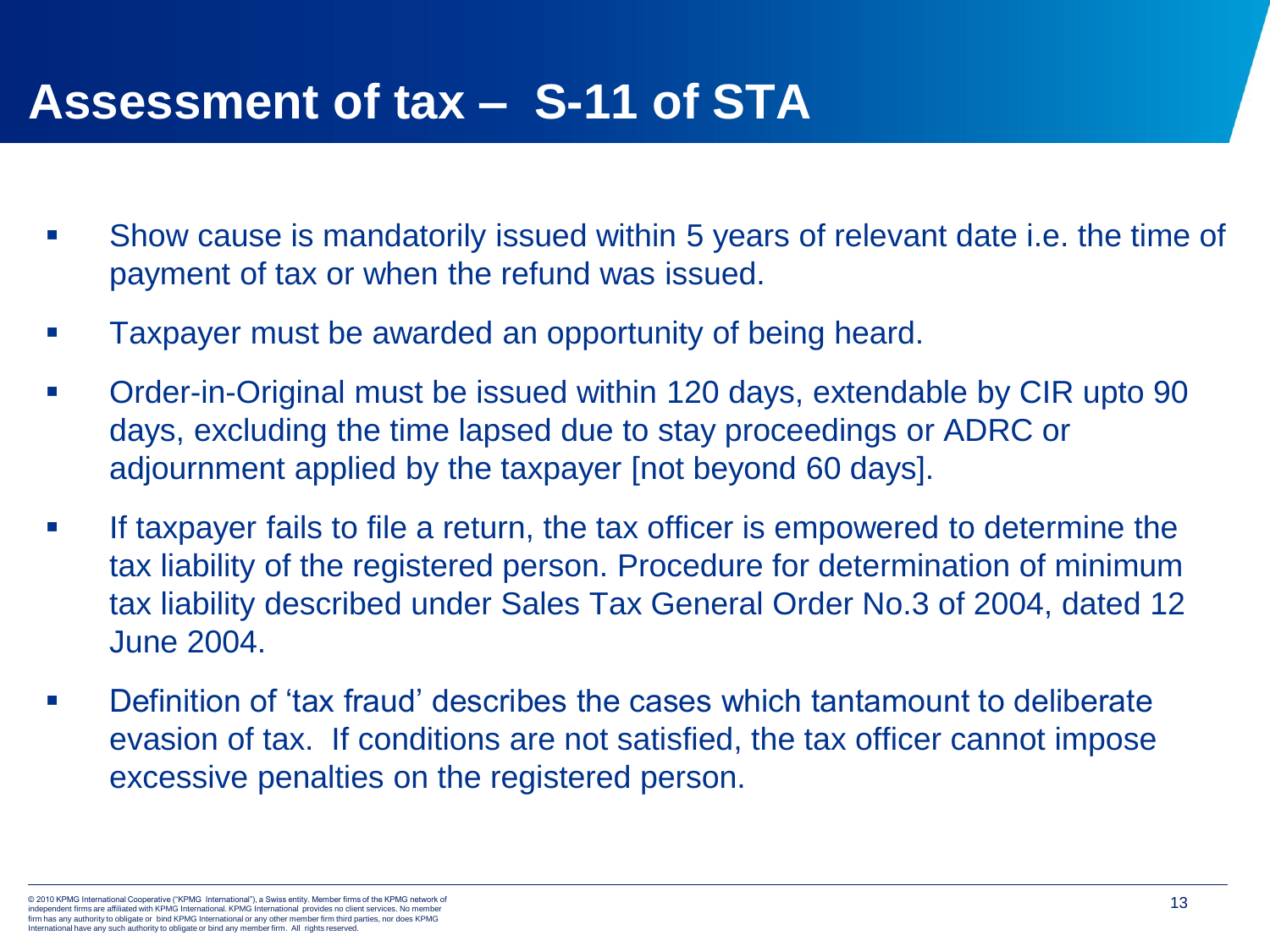#### **Assessment of tax – S-11 of STA**

- Taxpayer must be awarded an opportunity of being heard.
- Order-in-Original must be issued within 120 days, extendable by CIR upto 90 days, excluding the time lapsed due to stay proceedings or ADRC or adjournment applied by the taxpayer [not beyond 60 days].
- If taxpayer fails to file a return, the tax officer is empowered to determine the tax liability of the registered person. Procedure for determination of minimum tax liability described under Sales Tax General Order No.3 of 2004, dated 12 June 2004.
- Definition of 'tax fraud' describes the cases which tantamount to deliberate evasion of tax. If conditions are not satisfied, the tax officer cannot impose excessive penalties on the registered person.
- Scope of Assessment under Section 11A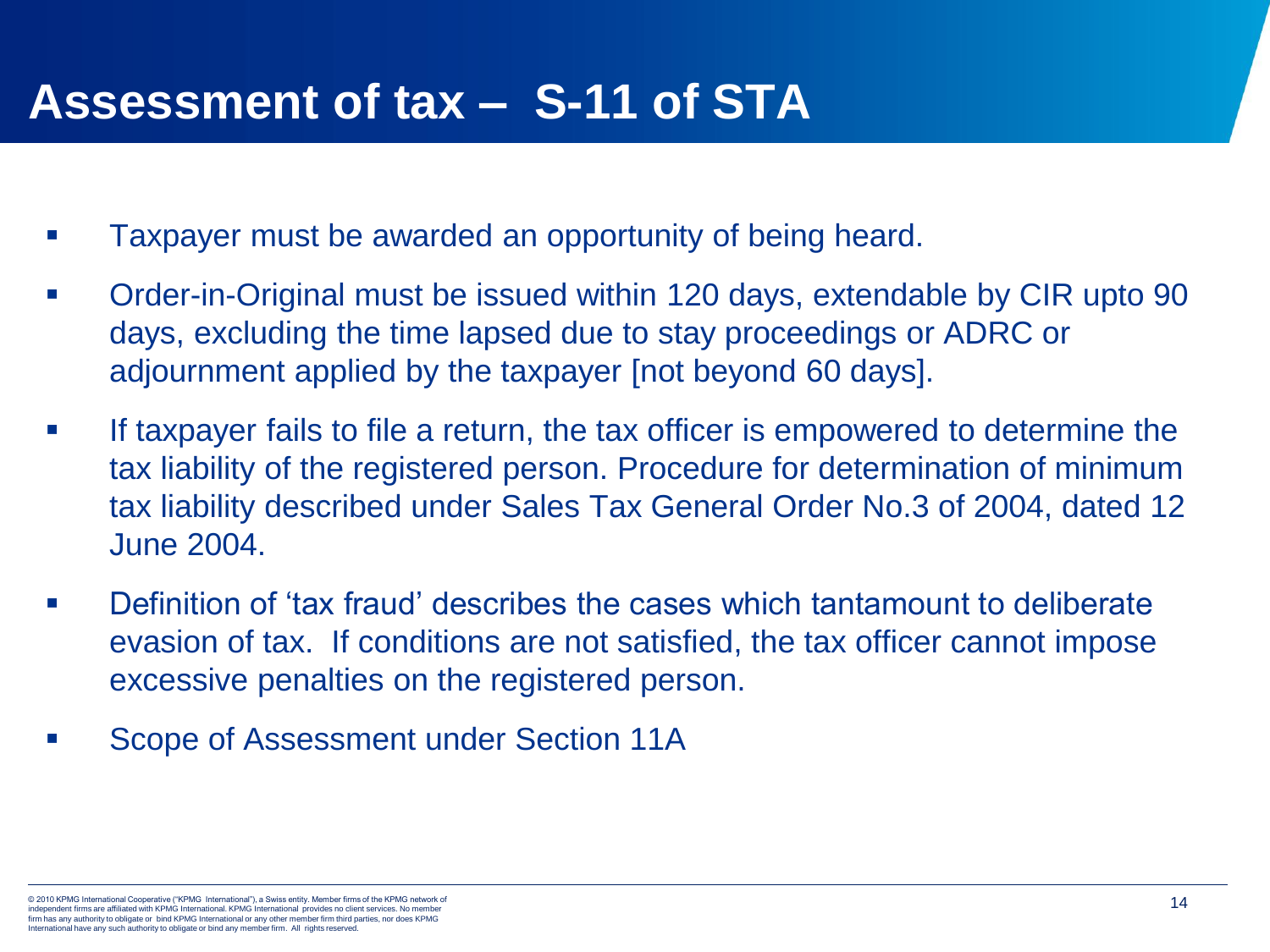### **Assessment of tax – Section 23 of Sindh Act**

- AC-SRB makes assessment of SST liability on the basis of audit, inquiry, inspection or otherwise.
- In absence of information / return / records, AC-SRB can assess the SST liability on the basis of available information / material, determining the minimum tax liability.
- MTL is not final liability, which is determined as result of audit, special or forensic audit.
- Show cause notice can be issued within 8 years and Order is required to be passed within 180 days, extendable for 60 days excluding the time of adjournments.
- Amendment in assessment order is also authorized.
- Generally, SRB makes assessments on the basis of desk audits focusing on disclosures as per audited financial statements / accounts.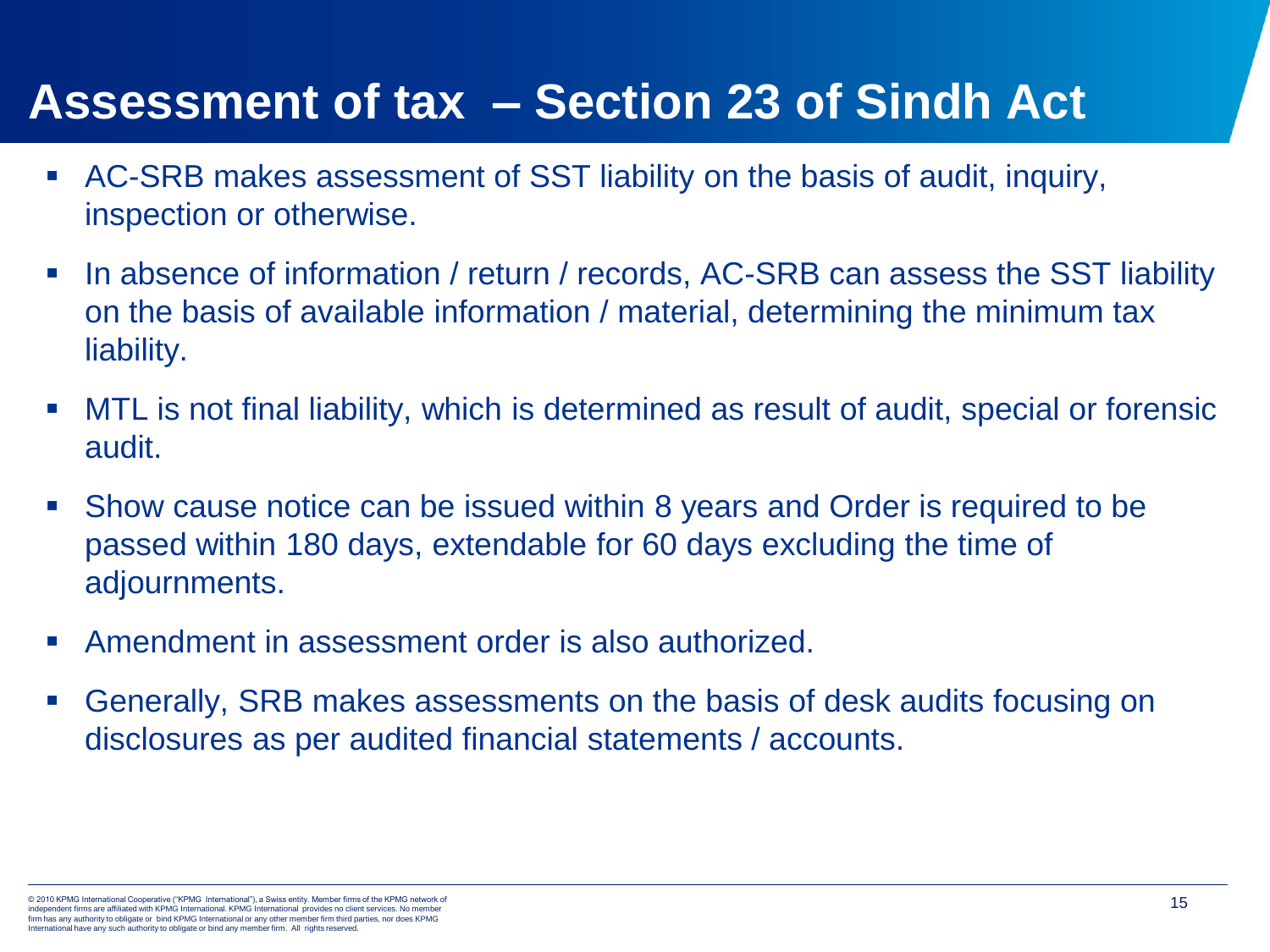

**Audit observation, show cause notice and Order-in-Original**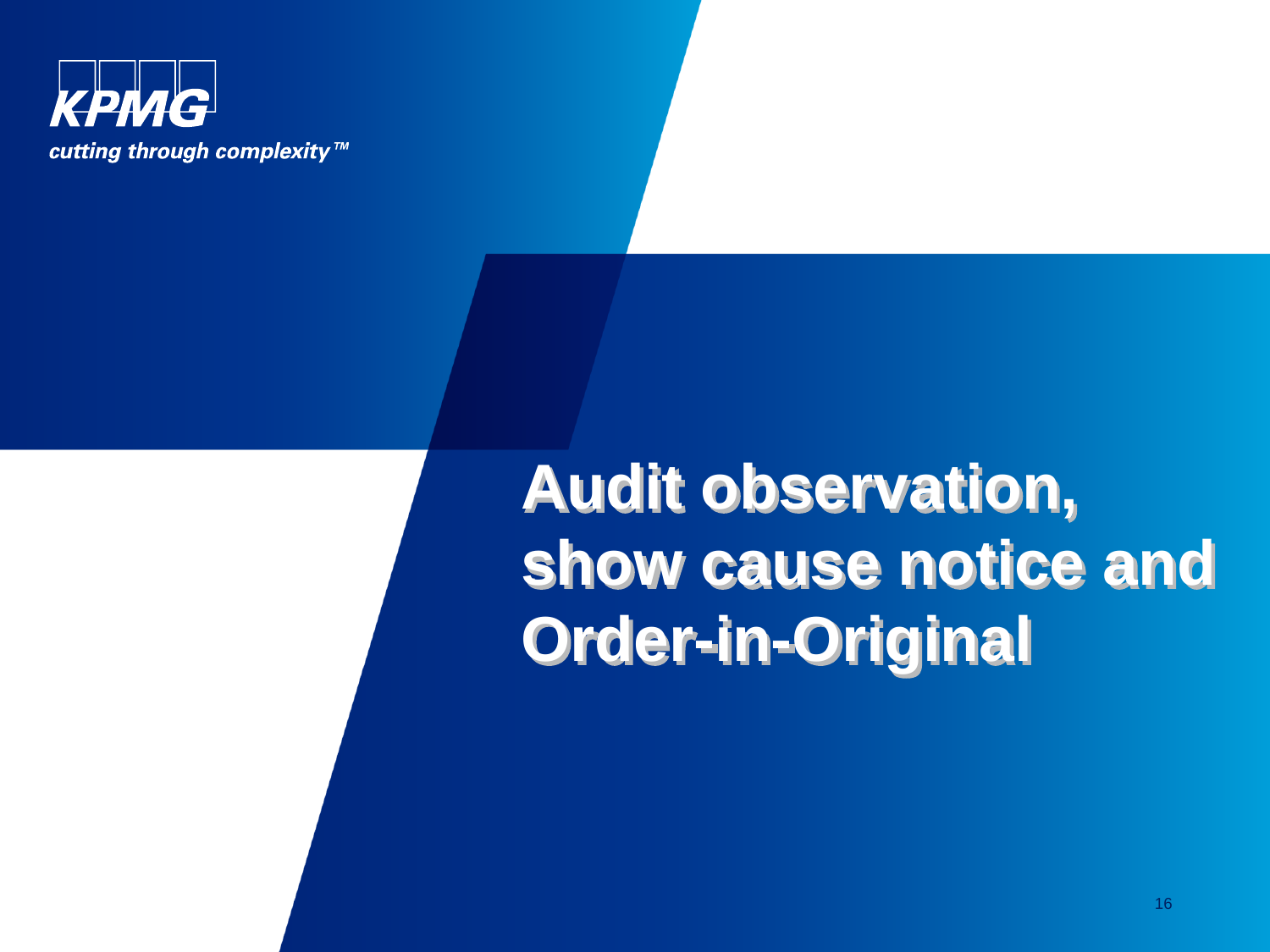## **Key considerations**

- Audit observation if issued is blessing in disguise. It helps to either avoid process of adjudication or restrict the quantum of demand to the extent of contentious / genuine issues;
- It is not obligatory upon tax officers to issue audit observation prior to issue of show cause notice.
- Show cause notice be examined first of all on technical grounds like time limitation, jurisdiction, guess work, proper opportunity of hearing, etc.
- Fact finding exercise should be comprehensive and rule of 'substance over form' could be vital.
- Imposition of default surcharge and penalties should always be challenged if the tax officer has not proved the malafide intent on the part of taxpayer to evade the tax.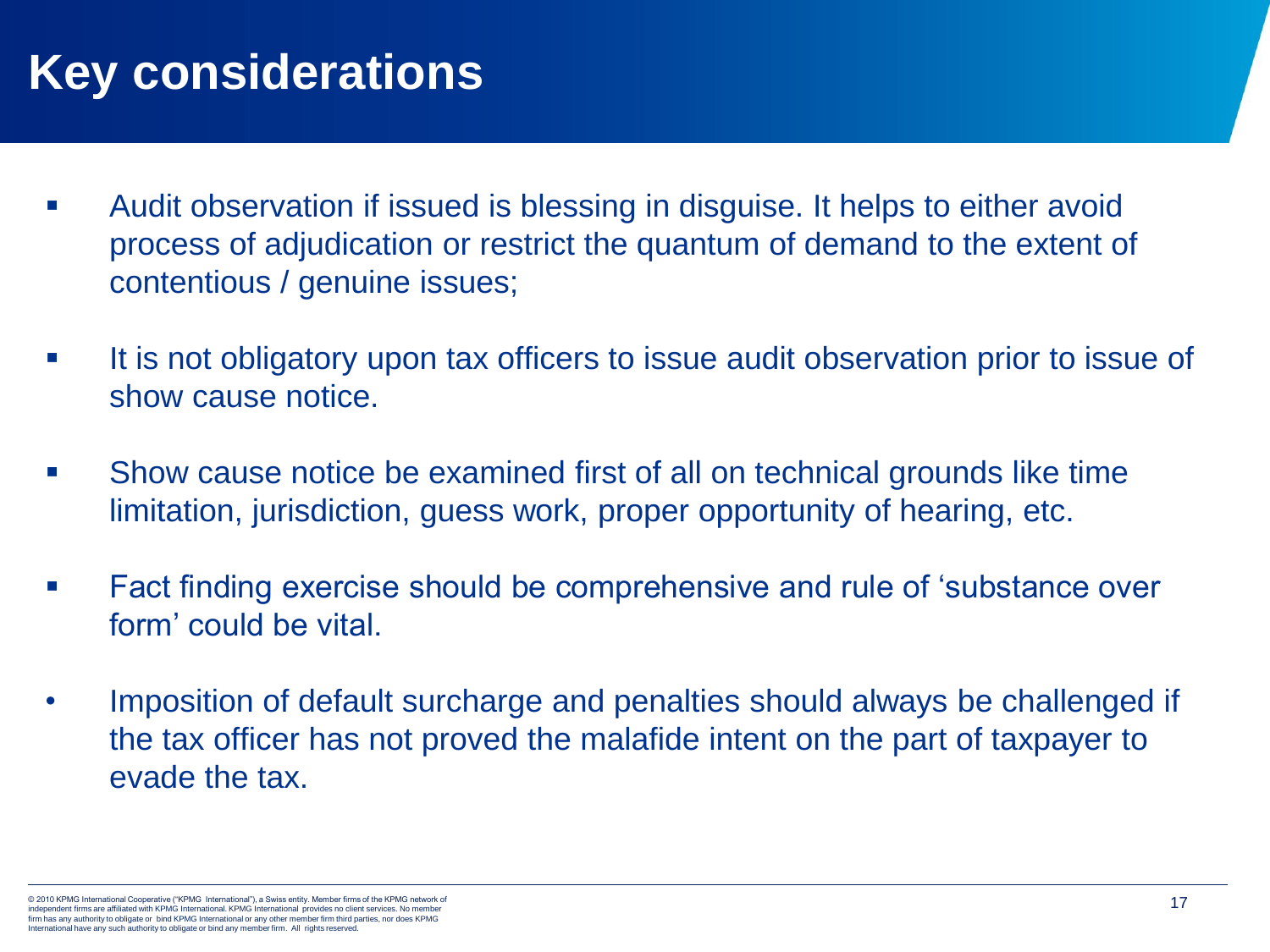## **Key considerations**

- Reply to show cause notice generally emerges as a vital source to build up a strong case before the appellate / litigation forums.
- Close coordinated efforts pay a lot during adjudication proceedings.
- Quality of presentation of documents and reconciliation help to avoid adverse orders.
- Documenting the hearing proceedings and attendance is also critical.
- Importance of taking global view.
- Use of connotation 'without prejudice' while arguing the grounds either factual or legal.
- Always determine the liability taking effect of input tax, if any, while responding to show cause notice or assessment notices.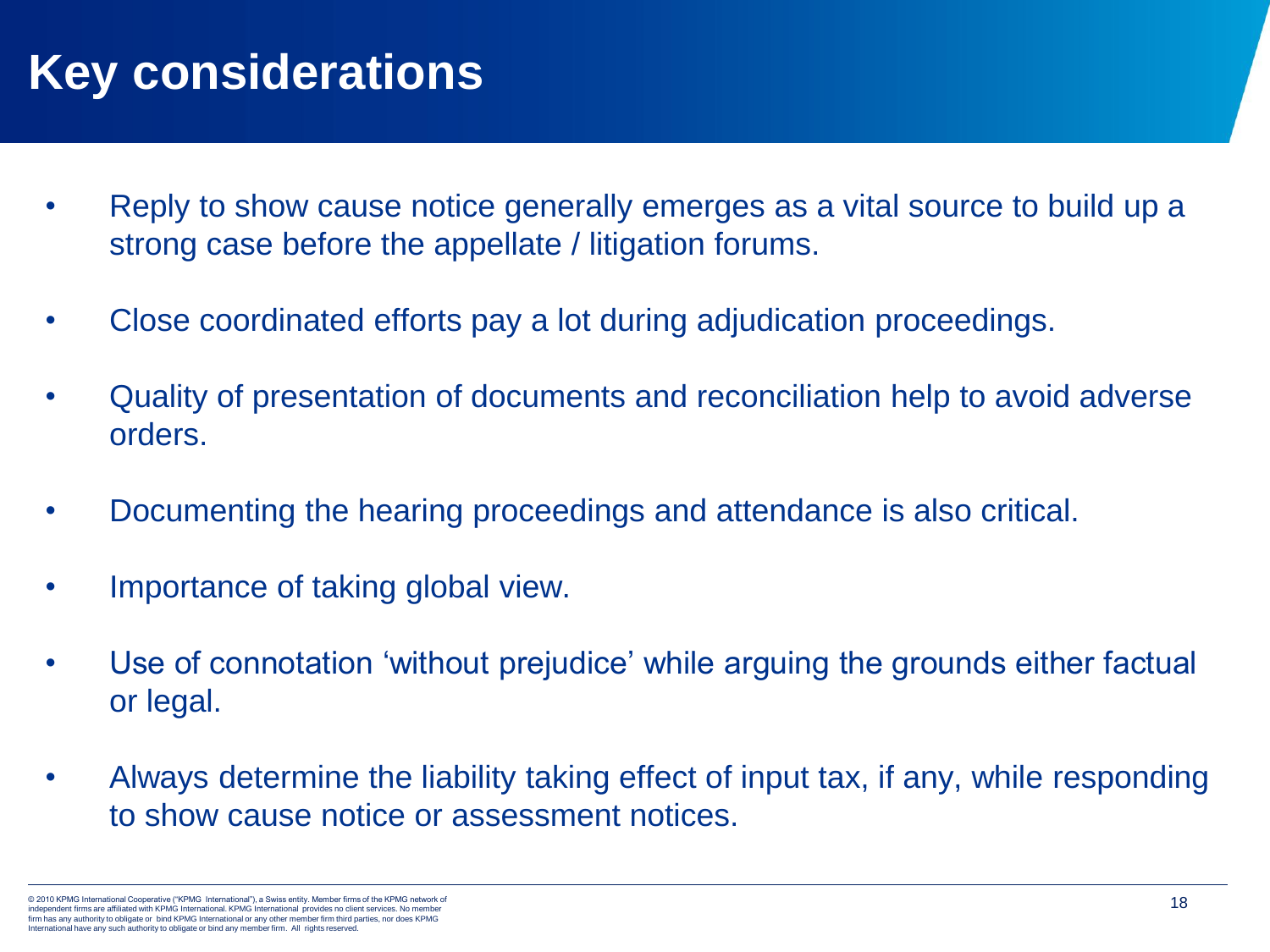## **Managing recovery proceedings**

- Under Sindh Sales Tax laws, recovery can be enforced immediately after passing of Order-in-Original. Matter is subjudice before the Hon'ble Sindh High Court. Banks and stay proceedings need to be managed very smartly.
- Under Federal sales tax law, Sales Tax Rules, 2006 provides cushion on 30 days from the date of demand adjudged to manage recovery actions.
- Section 48 of STA provides facility of auto stay till decision by CIR-A provided 10% of the amount of tax due. Legally speaking, 'tax due' includes default surcharge and penalty.
- Under Sindh Sales Tax, facility of auto stay is also available under Section 66, subject to conditions which prima-facie applies if 25% of tax due has been paid alongwith filing of appeal with Commissioner (Appeals), SRB.
- Though there is no provision of 'executive stay', yet it works in case refunds are pending or other consideration significant on case to case basis.